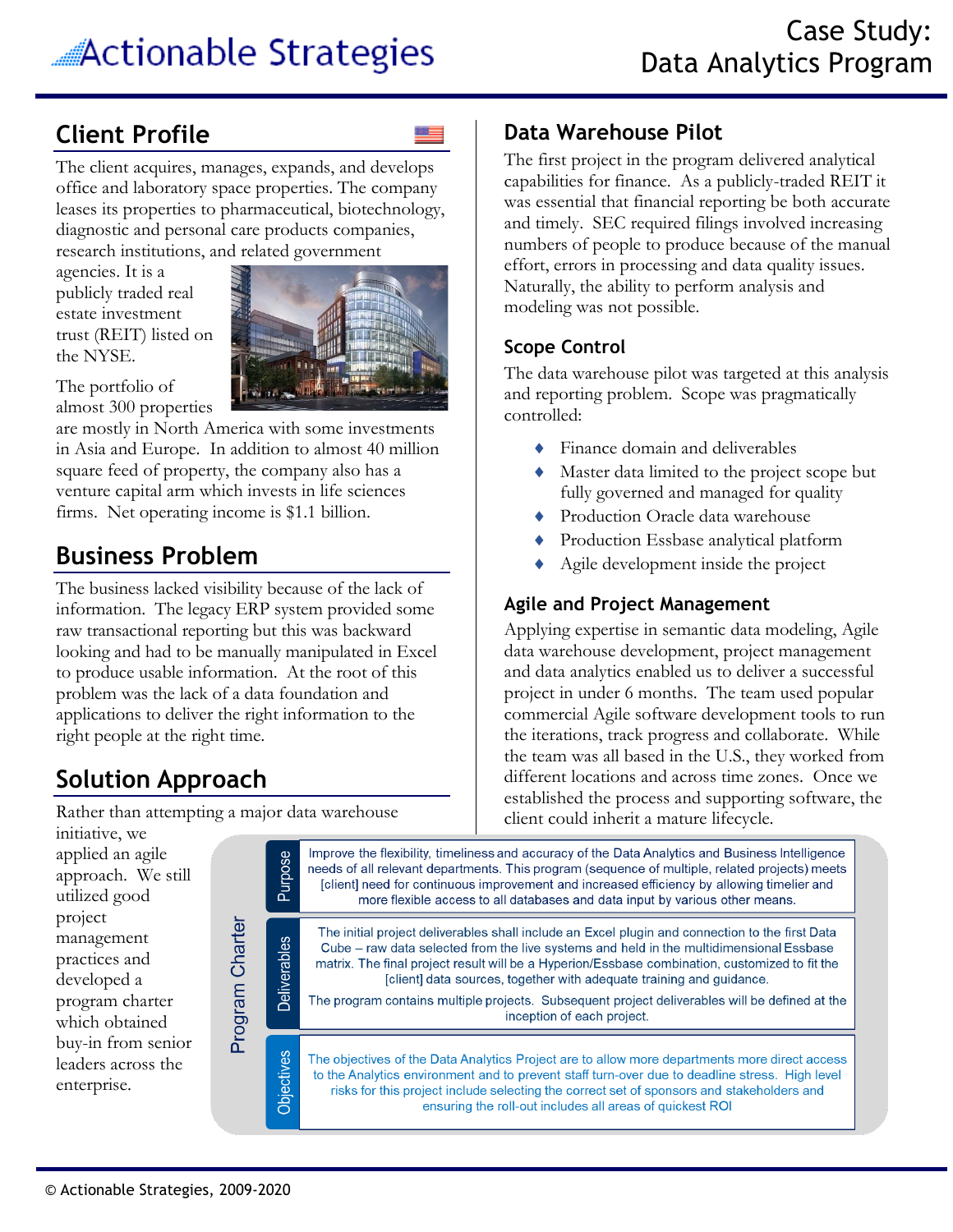While Agile techniques accelerated technical delivery, strong project management ensured that the effort was well governed. This included formal but lightweight process to maintain alignment with stakeholders. Weekly stakeholder meetings that included deliverable reviews were new to the client but well received. They became standard practice.

Project partum / after action reports were recorded and summaries used to guide the next projects in the program.



#### **Alternative Scenario**

Oracle's Essbase architecture diagram illustrates the top-level technical solution except that we built a data warehouse. An alternative approach would have been connecting Essbase directly to the ERP and other tables that contained client data as shown in the diagram. While this proof-of-concept would have yielded the same results, a re-implementation would be required when the data warehouse was deployed. Given that we delivered a data warehouse and Essbase implementation in 6 months, building a durable solution was clearly more cost effective in the long run which did not take additional time.

#### **Successful Project**

Once the pilot garnered excitement, our mandate to drive the program forward was solidified. While the client was concerned about results rather than the Agile techniques used, they were critical to rapid success.

### **Evolutionary Program**

Continuing with the Agile approach, the next steps in the program were defined. Once again, we applied solid program management practices and actively engaged both stakeholders and detractors to maintain alignment and reduce resistance.

> The next detailed part of the roadmap delivered high value analytics that were achievable. We balanced stakeholder needs, project risks, data sources available, data quality, vendor capabilities and interproject dependencies. The roadmap for the next phases sought to develop a cadence of successful and continuous delivery. For long running programs, our objective is to establish a steady state that can be brought in-house and managed by the client.

# **Key Challenges**

The program was faced with a number of key challenges. While data modeling was difficult, it was completed in a timely fashion. The relative immaturity of the organization with respect to data and analytics posed several constraints.

#### **Master Data Management**

Initially, the client assumed that master data was uniformly represented across the organization. Actionable Strategies helped stakeholders understand that each of their views was fit for their purposes. However, the enterprise had to coordinate and manage how master data was produced, consumed and changed. For example, how properties were represented varied significantly and meaningfully depending on the function in the organization.

As we mapped the data and developed the use cases, the client realized the large disparity between their initial assumptions and the emerging requirements. Combined with their new understanding of the data lifecycle, the client agreed to initiation of a formal project for master data management to run concurrently with the sequence of analytics projects.